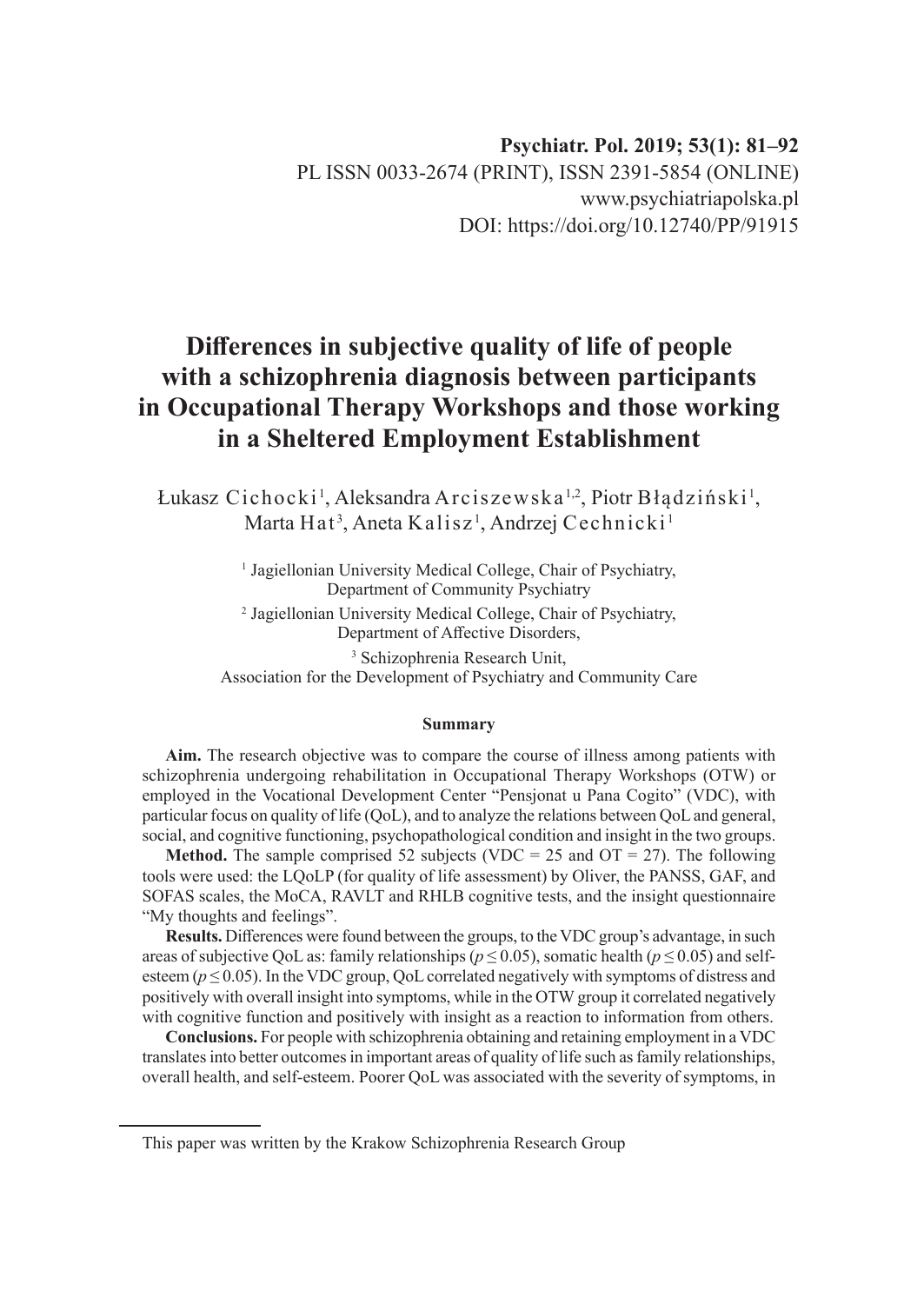particular depressive symptoms. People employed in the VDC benefited to a greater extent from autonomous control of symptoms, while among the OTW group an important role was played by others.

**Key words**: quality of life, schizophrenia, employment

#### **Introduction**

In recent years many countries, including Poland, have invested considerable effort and resources in creating sheltered employment for people with a schizophrenia diagnosis. The declared aim of such efforts, aside from improving the social integration of this group, has been to improve their quality of life (QoL). For many years both scholars and therapists have been focusing not only on diagnosis but also on their level of social functioning. One reflection of this is the development of the International Classification of Functioning, Disability and Health (ICF) [1]. One of the aspects of social functioning assessed in the ICF is QoL. The ICF is an indicator of the relation of QoL not so much to health as to the skills possessed by an individual in the context of their specific situation and the influences of their environment [2]. Previous studies have intimated the existence of a link between schizophrenia patients' quality of life and employment (both in meta-analyses [3, 4] and in original research [5–8]). Many patients, even those whose health is stable, have problems finding employment. This may be due either to the side effects of the drugs they take, or to stigmatization [9]. It is for this reason that vocational rehabilitation and sheltered employment programs are so important; these can improve the chances of people with a schizophrenia diagnosis of finding work, and hence also of improving their quality of life. To date the global literature has yielded few works analyzing the link between vocational rehabilitation and rehabilitation through employment, and quality of life. One of the analyses closest to the area of interest to us here is the study by Holzner et al. [10], who found a positive link between a rehabilitation program and the QoL of people with schizophrenia; another is Bryson et al. [11], who described the beneficial link between remuneration and the QoL of schizophrenia patients attending a rehabilitation program. The present study is an attempt to identify and examine differences between the QoL of people undergoing vocational rehabilitation in Occupational Therapy Workshops (OTW) and that of people employed on a sheltered employment scheme in a Vocational Development Center (VDC).

#### **Research objective**

This study included a group  $(n = 52)$  of participants in Occupational Therapy Workshops (OTW) and people employed on the sheltered employment market in a Vocational Development Center (VDC), "the Hotel u Pana Cogito". All those taking part in the study were long-term schizophrenia patients with a diagnosis as per DSM-5 criteria. The research objectives were as follows:

1. To compare the demographic, clinical, and social indicators of course of illness in the group attending the OTW rehabilitation with those of the group employed in the VDC.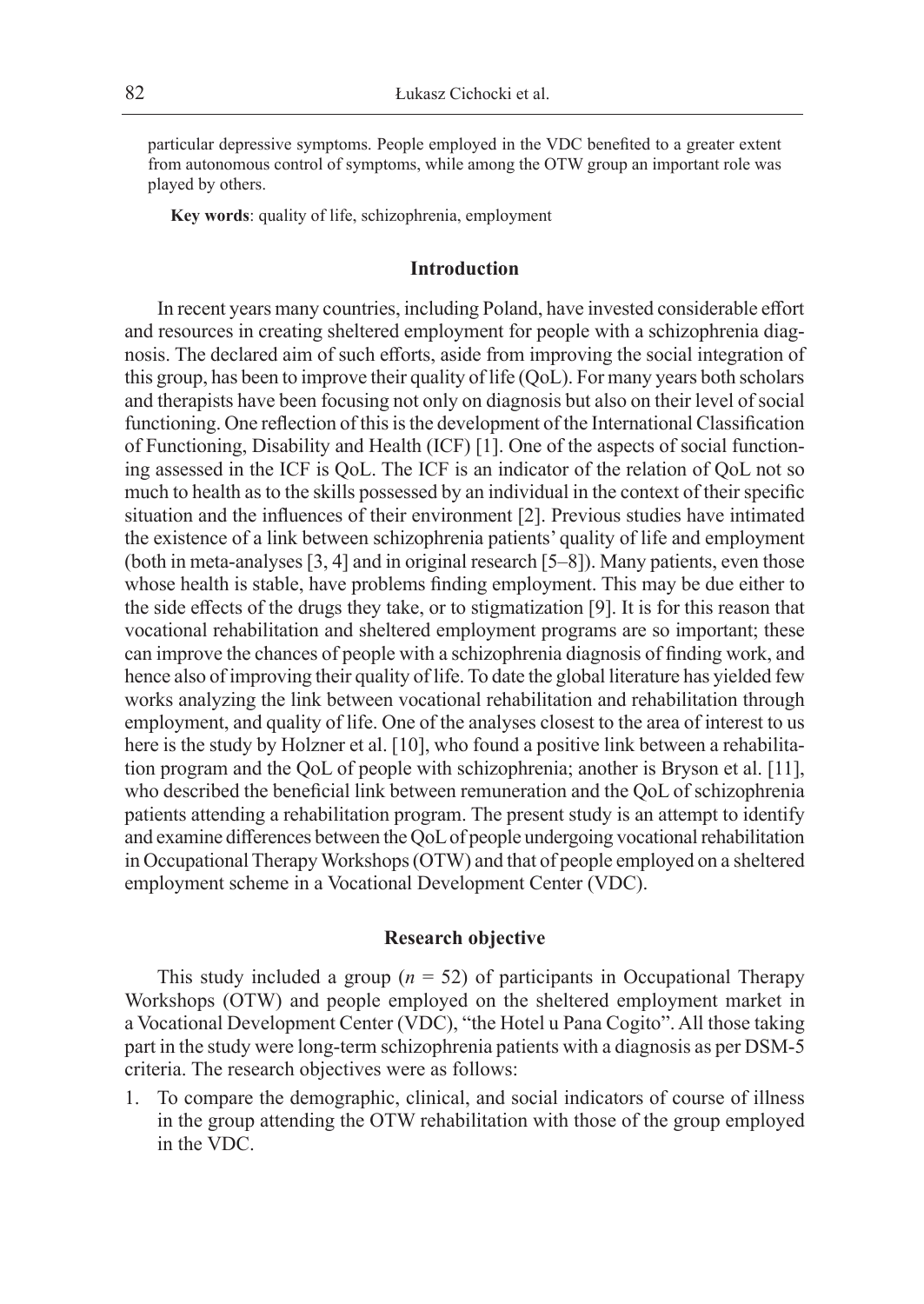- 2. To compare the subjective quality of life (QoL) of people with a schizophrenia diagnosis in the OTW rehabilitation subgroup with that of the people in the subgroup employed in the VDC.
- 3. To analyze the links between QoL and psychopathological condition, general and social functioning, and cognitive functions and insight in the two subgroups of the study sample.

### **Tools and methods**

Subjects

Analysis of the demographic and clinical indicators of the course of illness and general and social functioning reveals a considerable degree of severity of the course of illness (Table 1).

| Demographic, clinical, and social variables       | Study sample $(n = 52)$                      |
|---------------------------------------------------|----------------------------------------------|
| Gender                                            | F: 22 (42%), M: 30 (58%)                     |
| Marital status                                    | Single: 45 (87%), in a relationship: 7 (13%) |
| Age                                               | 41.4 $(\pm 9.0)$                             |
| Length of education (years)                       | 14.4 $(\pm 3.0)$                             |
| Duration of illness (years)                       | $19.5 \ (\pm 9.0)$                           |
| No. of episodes                                   | $8.4 (\pm 7.8)$                              |
| No. of hospitalizations                           | $6.5 (\pm 5.7)$                              |
| Medication intake – as chlorpromazine dosage (mg) | 550.7 (±294.4)                               |
| <b>PANSS</b>                                      |                                              |
| total points                                      | 63.1 $(\pm 18.8)$                            |
| PANSS - positive                                  | 14.7 $(\pm 5.1)$                             |
| PANSS - negative                                  | 17.0 $(\pm 7.3)$                             |
| PANSS - overall                                   | 31.4 $(\pm 8.4)$                             |
| <b>GAF</b>                                        | $54.9 \ (\pm 14.0)$                          |
| <b>SOFAS</b>                                      | $55.3 \ (\pm 12.6)$                          |

Table 1. **Demographic, clinical, and social variables**

PANSS – Positive and Negative Syndrome Scale; GAF – General Assessment of Functioning; SOFAS – Social and Occupational Functioning Assessment Scale

The dominant group within the sample were men (58%). There were more single people, with only 13% of the group in relationships, and the long average duration of illness, large numbers of episodes and rehospitalizations, high average intake of neuroleptics, and average GAF and SOFAS scores of below 60 points combine to produce a profile of serious mental illness (SMI).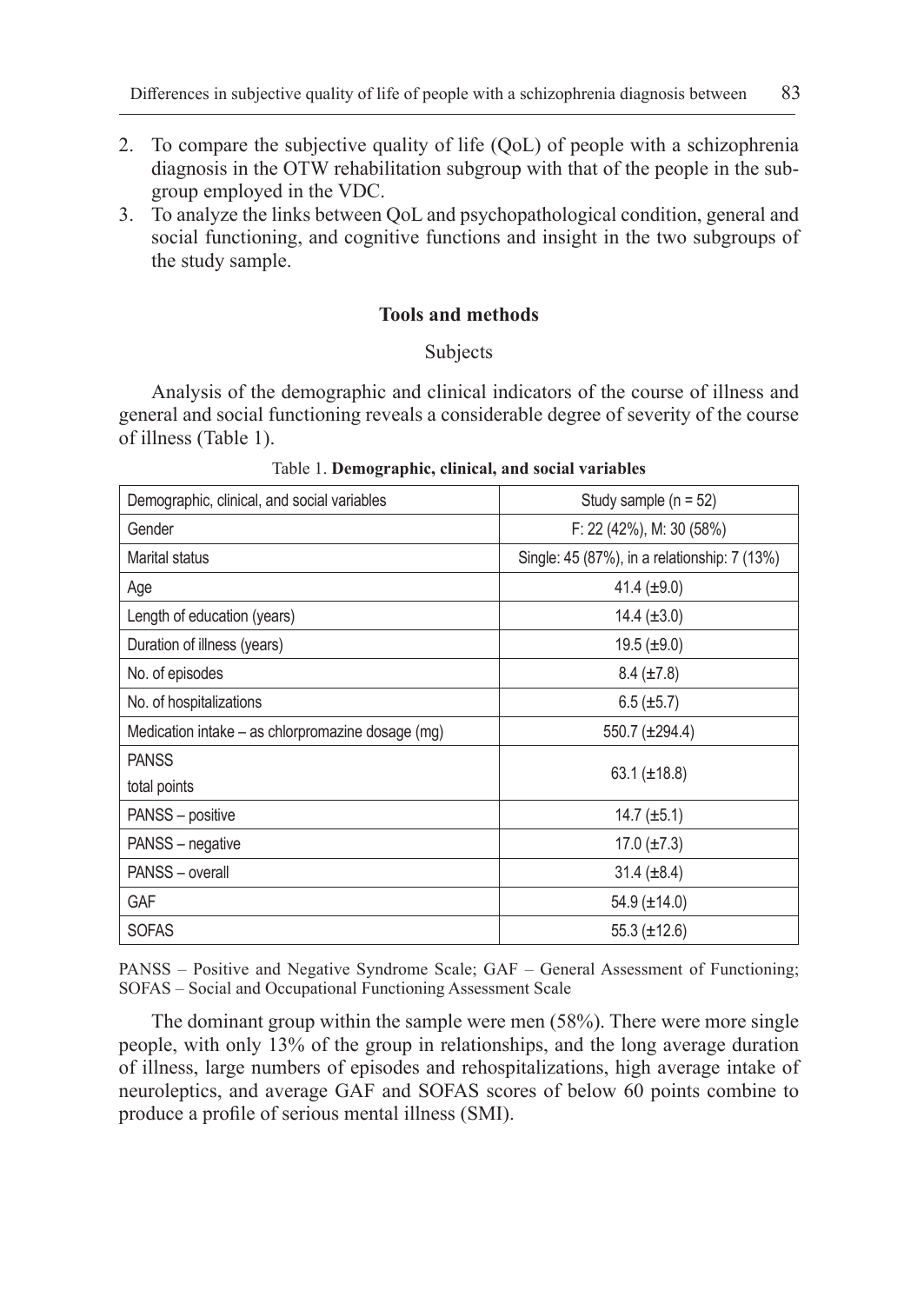#### **Tools**

Quality of life was assessed using the Lancashire Quality of Life Profile (LQoLP) interview by Oliver et al. [12]. The subjects gave a subjective evaluation of their satisfaction on a scale of 1–7 in eight domains of their lives: work and education, leisure and participation, religion, finances, living situation, legal and safety, family relationships, and health. The interview contains questions on aspects such as self-confidence and sense of self-worth, as well as a global evaluation of satisfaction. Severity of psychopathological symptoms was assessed using the PANSS [13], general functioning using the GAF scale, and social and vocational functioning using the SOFAS. Both groups underwent a battery of cognitive tests: *the Montreal Cognitive Assessment* (MoCA) [14], Rey's verbal learning test (RAVLT) [15], and *the Right Hemisphere Language Battery* (RHLB) [16]. Detailed descriptions of these tools and results obtained using them are presented in the paper by Adamczyk et al. [17]. The objective assessment of level of insight was performed using item G12 on the PANSS, and subjective self-evaluation using the 6-point scale of insight "Moje Myśli i Odczucia" (My Thoughts and Feelings) [18]. The study was approved by the UJ CM Bioethics Committee.

#### **Statistical analysis**

The quantitative variables were analyzed with the Student's *t*-test for independent samples or its non-parametric equivalent the Mann–Whitney *U* test, dependent on distribution. Spearman's rank correlation coefficient was employed to measure correlation between the continuous and ordinal scales. Qualitative variables were compared using the  $\chi^2$  test. The significance level was set to  $\alpha = 0.05$ . All calculations were performed using STATISTICA 13.1.

#### **Results**

The authors compared demographic data and course of illness indicators between the two study groups, VDC  $(n = 25)$  and OTW  $(n = 27)$  (Table 2).

| Demographic, clinical, and social<br>variables | VDC (n=25)                           | OTW (n=27)                | р                  |  |
|------------------------------------------------|--------------------------------------|---------------------------|--------------------|--|
| Gender                                         | F: 12 (48%)                          | F: 10(37%)                |                    |  |
|                                                | M: 13 (52%)                          | M: 17 (63%)               | $p = 0.42^a$       |  |
|                                                | Single: 20 (80%)<br>Single: 25 (93%) |                           |                    |  |
| Marital status                                 | In a relationship: 5 (20%)           | In a relationship: 2 (7%) | $p = 0.35^{\circ}$ |  |
| Age                                            | 42.2 $(\pm 8.3)$                     | 40.7 $(\pm 9.6)$          | $p = 0.55^b$       |  |
| Length of education                            |                                      |                           |                    |  |
| (years)                                        | $13.9 \ (\pm 2.9)$                   | $14.9 \ (\pm 3.0)$        | $p = 0.27b$        |  |

Table 2. **Profile of the study sample, divided into the subgroup employed in the Vocational Development Center (VDC) and the occupational therapy participants (OTW)**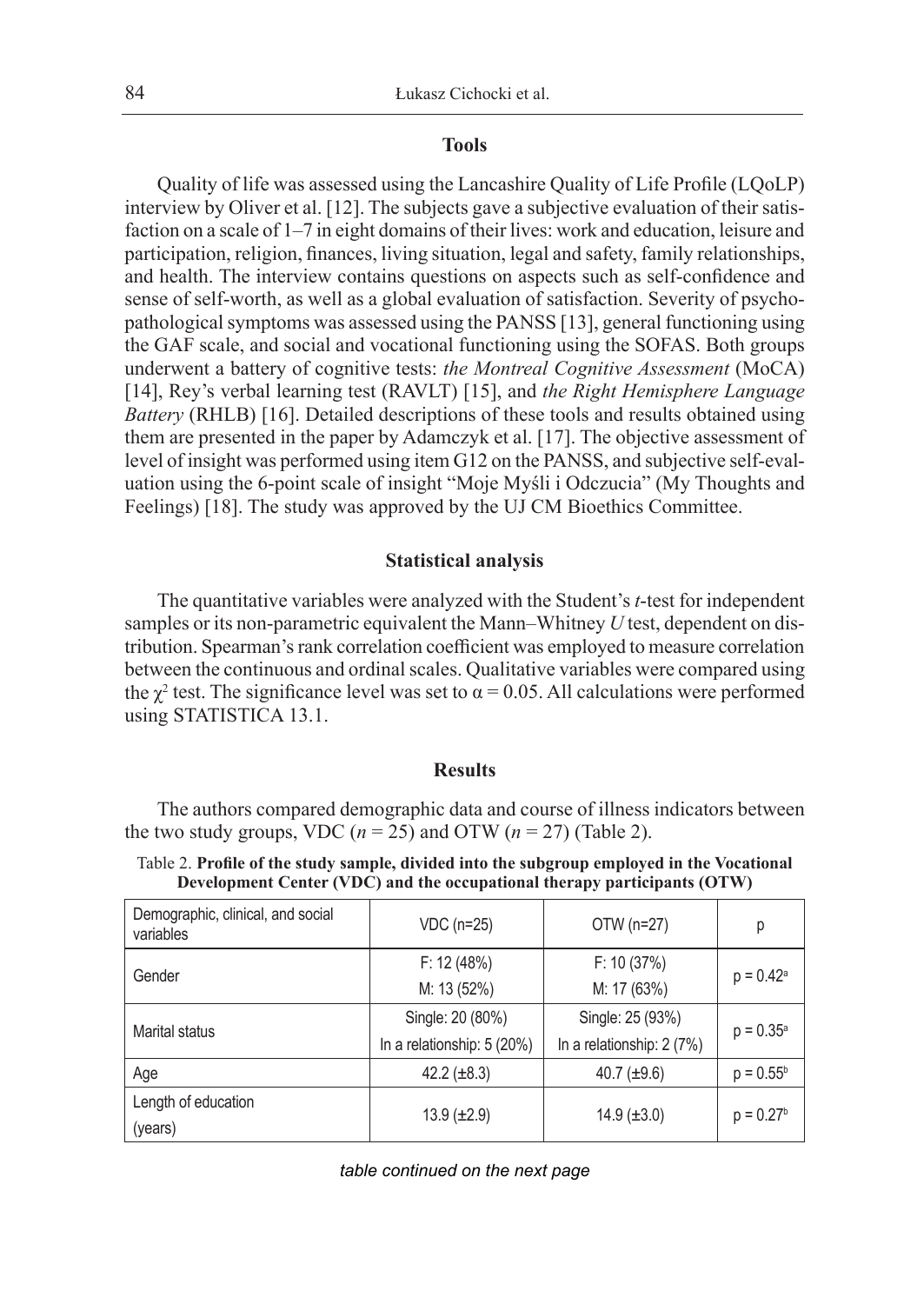| Duration of illness<br>(years)                    | $20.6 (\pm 9.7)$    | $18.5 \ (\pm 3.0)$  | $p = 0.39b$        |
|---------------------------------------------------|---------------------|---------------------|--------------------|
| No. of episodes                                   | $9.2 (\pm 8.0)$     | 7.6 $(\pm 7.6)$     | $p = 0.34^{\circ}$ |
| No. of hospitalizations                           | $6.4 (\pm 6.0)$     | $6.5 (\pm 5.5)$     | $p = 0.58^{\circ}$ |
| Drug intake – as dosage of<br>chlorpromazine (mg) | 548.0 $(\pm 303.6)$ | 553.2 $(\pm 291.3)$ | $p = 0.95^b$       |
| <b>PANSS</b><br>total points                      | $55.8 (\pm 15.0)$   | $70.0 (\pm 19.6)$   | $p \leq 0.01^b$    |
| PANSS - positive                                  | 13.2 $(\pm 4.6)$    | 16.1 $(\pm 5.2)$    | $p \leq 0.05^b$    |
| PANSS - negative                                  | $14.0 \ (\pm 5.6)$  | 19.7 $(\pm 7.7)$    | $p \leq 0.01^b$    |
| PANSS - total                                     | $28.6 (\pm 7.4)$    | $34.0 \ (\pm 8.6)$  | $p \leq 0.05^b$    |
| <b>GAF</b>                                        | 63.9 $(\pm 11.7)$   | 47.8 $(\pm 11.3)$   | $p \leq 0.001^b$   |
| <b>SOFAS</b>                                      | $64.2 (\pm 10.0)$   | 48.3 $(\pm 9.7)$    | $p \leq 0.001^b$   |

<sup>a</sup>χ<sup>2</sup> test, <sup>b</sup> Student's t-test. <sup>c</sup> Mann-Whitney U test

As in both groups we had the patients with the long-term course of illness, the participants did not differ significantly either in terms of any of the demographics assessed or with regard to the course of illness indicators – duration of illness, number of psychotic episodes, number of hospitalizations, or average drug intake. Significant differences – in favor of the group employed in the Vocational Development Center – were found in severity of psychopathological symptoms ( $t = -2.86$ ;  $p \le 0.01$ ), general function ( $t = 4.68$ ;  $p \le 0.001$ ), and social function ( $t = 5.38$ ,  $p \le 0.001$ ).

## Comparison of QoL in the VDC and OTW groups

The comparisons of the subjective overall QoL and its specific aspects in both subgroups are presented in Table 3.

| Table 3. Comparison of subjective, global evaluations of quality of life and domains thereof |  |
|----------------------------------------------------------------------------------------------|--|
| in the VDC and OTW subgroups                                                                 |  |

| QoL - level of<br>satisfaction | VDC (n=25)                          | OTW (n=27)                          | $p^c$      |
|--------------------------------|-------------------------------------|-------------------------------------|------------|
| $QoL - global$                 | $3.6 (\pm 1.0)$                     | $3.4 (\pm 1.0)$                     | $p = 0.53$ |
| Work and<br>education          | 4.3 $(\pm 0.8)$                     | 4.1 $(\pm 0.8)$                     | $p = 0.49$ |
| Leisure and                    | At home: $3.6 \ (\pm 1.1)$          | At home: $3.7 (\pm 1.0)$            | $p = 0.57$ |
| participation                  | Outside the home: $3.9 \ (\pm 1.0)$ | Outside the home: $3.6 \ (\pm 0.9)$ | $p = 0.27$ |
|                                | Faith: $3.8 \ (\pm 1.2)$            | Faith: $3.9 \ (\pm 1.2)$            | $p = 0.80$ |
| Religion                       | Participation: $3.8 \ (\pm 1.2)$    | Participation: $3.5 \ (\pm 1.4)$    | $p = 0.58$ |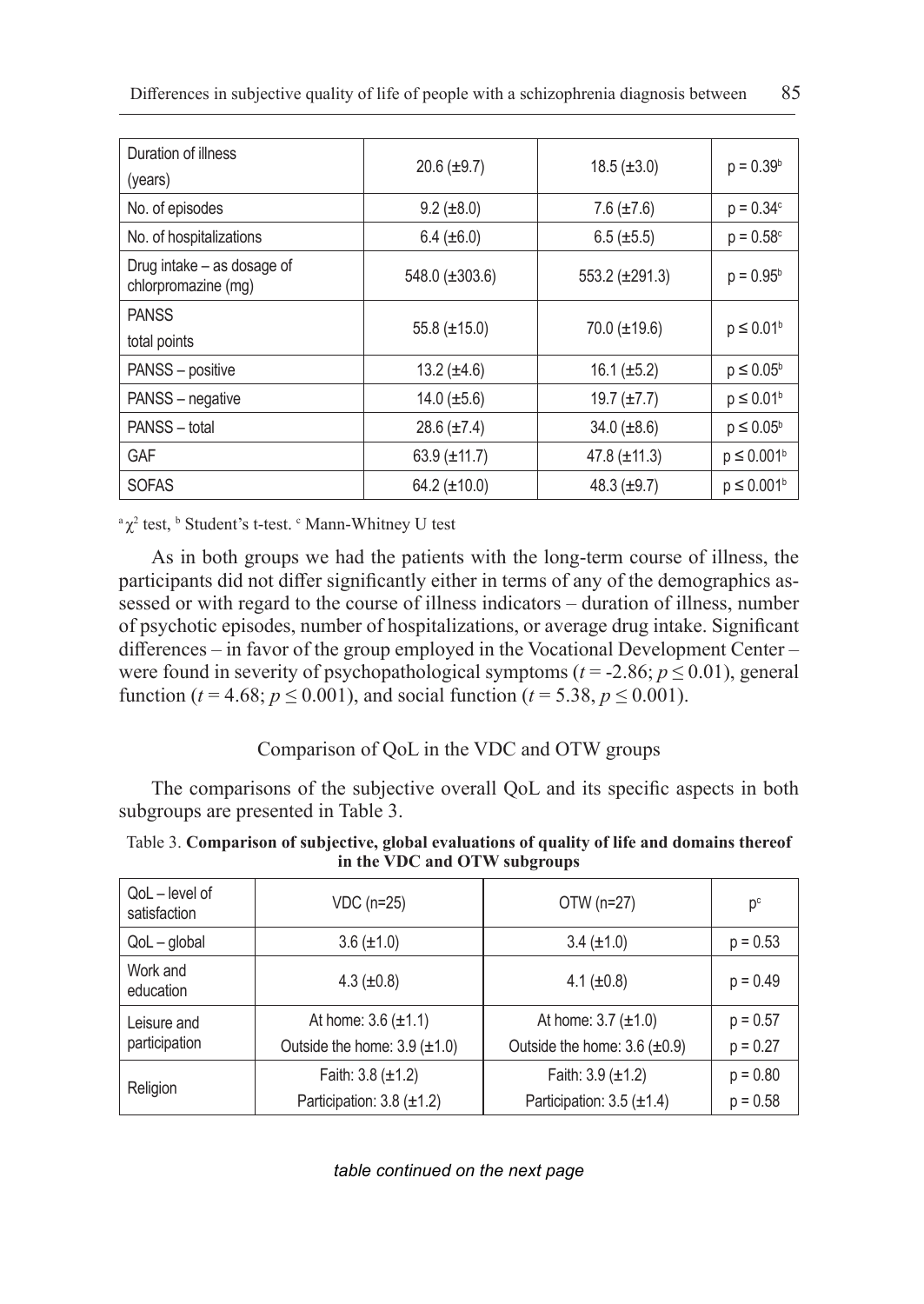|                                                     | Level of wealth: $2.9$ ( $\pm$ 1.1)         | Level of wealth: $3.1 \ (\pm 1.2)$          | $p = 0.45$    |
|-----------------------------------------------------|---------------------------------------------|---------------------------------------------|---------------|
| Finances                                            | Disposable income:                          | Disposable income:                          |               |
|                                                     | $2.8 (\pm 1.1)$                             | $3.3 (\pm 0.4)$                             | $p = 0.27$    |
|                                                     | Conditions: $3.7 \ (\pm 0.8)$               | Conditions: $3.7 \pm 1.0$ )                 | $p = 0.96$    |
| Living situation<br>Independence: $4.0 \ (\pm 1.1)$ |                                             | Independence: $3.6 \ (\pm 1.3)$             | $p = 0.41$    |
|                                                     | Personal: $3.8 \ (\pm 1.2)$                 | Personal: $3.7 \ (\pm 0.7)$                 | $p = 0.38$    |
| Legal and safety                                    | Surroundings: $3.9 \ (\pm 1.1)$             | Surroundings: 3.7 (±0.8)                    | $p = 0.23$    |
| Family                                              | Quality of relationships: $4.4 \ (\pm 0.7)$ | Quality of relationships: $3.6 \ (\pm 1.1)$ | $p \leq 0.01$ |
| relationships                                       | No. of relationships: $4.1$ ( $\pm 0.9$ )   | No. of relationships: $3.3 \ (\pm 1.3)$     | $p \leq 0.05$ |
| Health                                              | $3.8 (\pm 0.9)$                             | $3.2 (\pm 1.0)$                             | $p \leq 0.05$ |

c Mann-Whitney U test

Significant differences were observed between the subgroups – to the advantage of the group working in the social firm – in the domain of family relationships in terms of both quality and quantity of relationships (respectively:  $Z = 2.13$ ,  $p \le 0.05$ ;  $Z = 2.86$ ,  $p \le 0.01$ ), and in the health domain (*Z* = 2.19,  $p \le 0.05$ ). The question on the sense of self-worth was analyzed qualitatively; in the group of employees, 88% claimed to feel that they were someone of value, or at least of equal value to others, compared to 58% in the OTW group ( $\chi^2$  = 5.88,  $p \le 0.05$ ).

The correlations between QoL and individual variable were analyzed separately for each of the two subgroups.(Table 4 and 5)

QoL correlations in the employee (VDC) subgroup.

In terms of assessment of the link between QoL and level of psychopathology and general functioning in the group of people employed in the Vocational Development Center, a negative, average correlation ( $r = -0.42$ ;  $p \le 0.05$ ) was observed between QoL and severity of emotional distress (the van der Gaag dimension) [19]. No connections were found in this group between QoL and cognitive functions, but the insight study showed a positive link between total score on the questionnaire "My thoughts and feelings", which reflects the patient's general level of understanding of their situation, and overall QoL evaluation  $(r = 0.47; p \le 0.05)$  (Table 4)

Table 4. **Correlations between QoL and intensity of symptoms, general, social, and cognitive functioning, and insight in the VDC group (n = 25)**

| Course of illness indicators           | R (Spearman) | $t(N-2)$ |      |  |
|----------------------------------------|--------------|----------|------|--|
| Psychopathology and global functioning |              |          |      |  |
| PANSS - total points                   | $-0.04$      | $-0.21$  | 0.84 |  |
| PANSS - positive (van der Gaag)        | $-0.10$      | $-0.49$  | 0.63 |  |
| PANSS - negative (van der Gaag)        | $-0.30$      | $-1.51$  | 0.15 |  |
| PANSS - disorganization (van der Gaag) | 0.004        | 0.02     | 0.99 |  |
| PANSS - arousal (van der Gaag)         | 0.07         | 0.32     | 0.75 |  |

#### *table continued on the next page*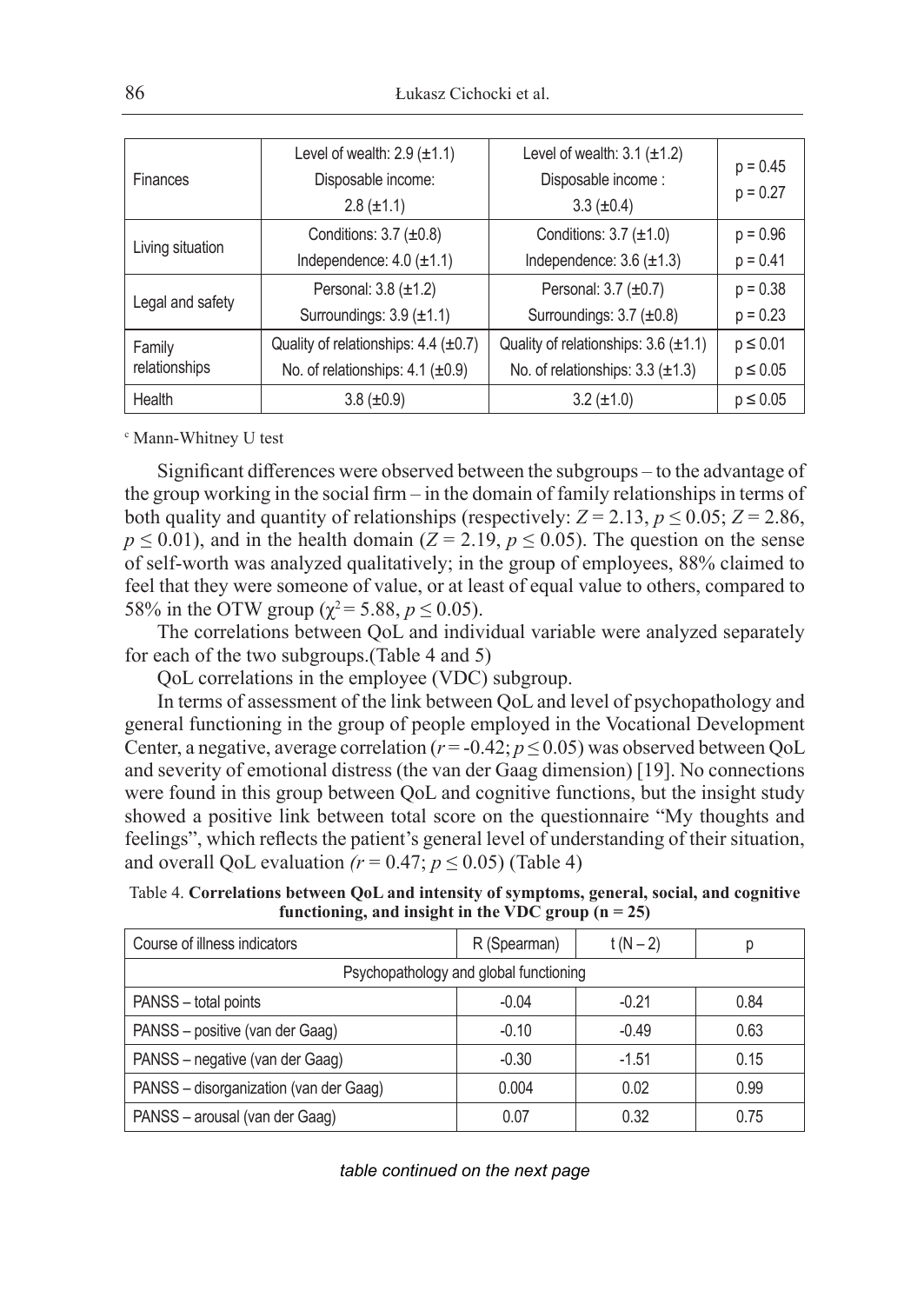| Course of illness indicators                 | R (Spearman)          | $t(N-2)$ | р        |  |  |
|----------------------------------------------|-----------------------|----------|----------|--|--|
| PANSS - emotional distress (van der Gaag)    | $-0.42$               | $-2.22$  | ≤ $0.05$ |  |  |
| SOFAS $(n = 20)$                             | 0.06                  | 0.23     | 0.82     |  |  |
| $GAF (n = 20)$                               | $-0.03$               | $-0.14$  | 0.89     |  |  |
|                                              | Cognitive functioning |          |          |  |  |
| $MoCA-sum$                                   | $-0.10$               | $-0.48$  | 0.64     |  |  |
| RAVLT - sum                                  | $-0.38$               | $-1.98$  | 0.06     |  |  |
| $RHLB - sum$                                 | 0.27                  | 1.32     | 0.20     |  |  |
| Insight ( $n = 20$ )                         |                       |          |          |  |  |
| <b>INSIGHT - sum</b>                         | 0.47                  | 2.24     | ≤ $0.05$ |  |  |
| INSIGHT – Response to correction from others | 0.37                  | 1.67     | 0.11     |  |  |
| <b>INSIGHT</b> – Reality test                | 0.20                  | 0.85     | 0.40     |  |  |
| <b>INSIGHT</b> – Acceptance of diagnosis     | 0.31                  | 1.40     | 0.18     |  |  |
| <b>INSIGHT</b> - Appearance                  | 0.31                  | 1.40     | 0.18     |  |  |
| <b>INSIGHT</b> – Awareness of relapse        | 0.25                  | 1.07     | 0.30     |  |  |
| <b>INSIGHT</b> – Cause of illness            | $-0.13$               | $-0.55$  | 0.59     |  |  |

## Correlations of quality of life (QoL) in the group attending Occupational Therapy Workshops

In the OTW group, no connections were found between subjective evaluation of QoL and either severity of symptoms or general and social functioning. Average negative correlations were observed between the level of achievement on memory tasks, including aural and verbal learning skills ( $r = -0.39$ ;  $p \le 0.05$ ), and level of communication and language skills – and life satisfaction ( $r = -0.46$ ;  $p \le 0.05$ ). In the group of people in Occupational Therapy Workshops (OTW), correlations between QoL and insight were observed for the question on participation of others in increasing awareness in the illness (correction by others) and for help in distinguishing delusions from reality ( $r = 0.45$ ;  $p \le 0.05$ ) (Table 5).

Table 5. **Correlations between QoL and severity of symptoms, general, social, and cognitive**  functioning, and insight in the OTW group  $(n = 27)$ 

| Spearman's correlation coefficient for QoL | (Spearman) | $t(N-2)$ |      |
|--------------------------------------------|------------|----------|------|
| Psychopathology and global functioning     |            |          |      |
| PANSS - total points                       | 0.14       | 0.71     | 0.48 |
| PANSS - positive (van der Gaag)            | 0.22       | 1.11     | 0.28 |
| PANSS - negative (van der Gaag)            | $-0.01$    | $-0.06$  | 0.90 |

#### *table continued on the next page*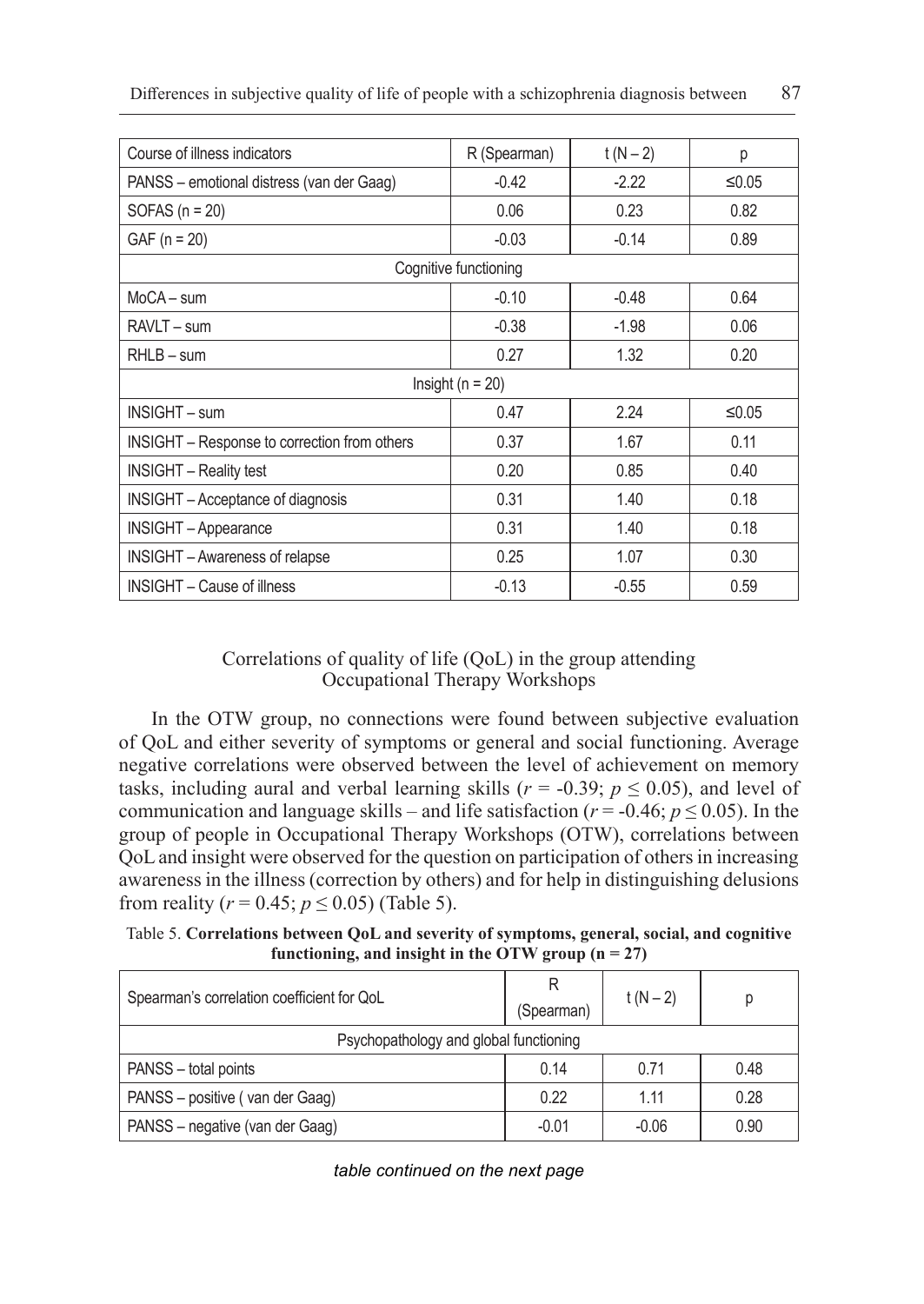| Spearman's correlation coefficient for QoL   | R<br>(Spearman) | $t(N - 2)$ | р        |
|----------------------------------------------|-----------------|------------|----------|
| PANSS - disorganization (van der Gaag)       | 0.03            | 0.14       | 0.89     |
| PANSS - arousal (van der Gaag)               | 0.11            | 0.57       | 0.57     |
| PANSS - emotional distress (van der Gaag)    | 0.33            | 1.74       | 0.09     |
| SOFAS $(n = 20)$                             | $-0.12$         | $-0.57$    | 0.58     |
| $GAF (n = 20)$                               | $-0.05$         | $-0.24$    | 0.10     |
| Cognitive functioning                        |                 |            |          |
| MoCA-total                                   | $-0.31$         | $-1.63$    | 0.12     |
| RAVLT - total                                | $-0.39$         | $-2.14$    | ≤ $0.05$ |
| RHLB-total                                   | $-0.46$         | $-2.60$    | $≤0.05$  |
| Insight ( $n = 25$ )                         |                 |            |          |
| <b>INSIGHT</b> - total                       | 0.14            | 0.69       | 0.50     |
| INSIGHT - Response to correction from others | 0.45            | 2.42       | ≤ $0.05$ |
| <b>INSIGHT</b> - Reality test                | 0.19            | 0.92       | 0.37     |
| <b>INSIGHT</b> – Acceptance of diagnosis     | $-0.14$         | $-0.69$    | 0.50     |
| <b>INSIGHT</b> - Appearance                  | $-0.07$         | $-0.35$    | 0.73     |
| <b>INSIGHT</b> – Awareness of relapse        | 0.34            | 1.73       | 0.10     |
| <b>INSIGHT - Cause of illness</b>            | $-0.14$         | $-0.69$    | 0.50     |

#### **Discussion**

At the beginning of these reflections on the outcomes of this study, it is important to stress that the two groups did not differ in terms of demographics or basic course of illness indicators: duration, numbers of episodes and hospitalizations, and drug intake, all of which produced a profile for both groups of patients with long-term serious illness. This makes the effort invested in taking up employment by people who had previously attended Occupational Therapy Workshops (OT)W all the more commendable. Statistically significant differences did occur, however, in the area of severity of psychopathological symptoms and in terms of general and social functioning. The nature of these correlations remains open for discussion. It is probably the case that better health enables patients to take up and remain in work, and consequently employment enables them to take better care of their mental health; it may also be – and this seems most likely – that these links are parallel.

One of the interesting QoL-related outcomes among the Occupational Therapy Workshops participants and the employees of the Vocational Development Center is the observation that employment did not affect overall subjective sense of life satisfaction. A similar outcome was obtained by Priebe et al. [5] and Badura-Brzoza et al.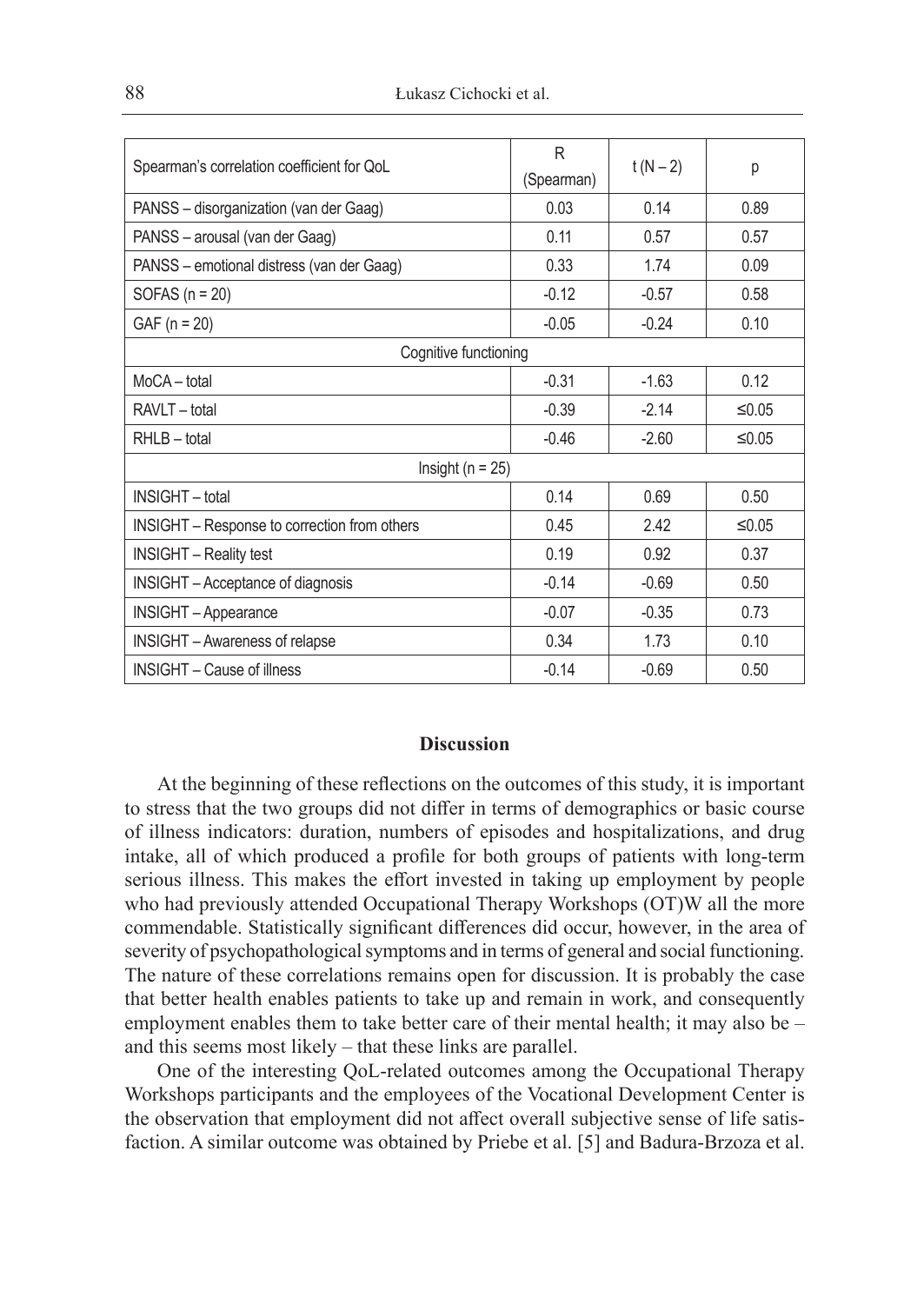[20]. Our own previous research also suggested the existence of a process of leveling of evaluation of QoL over years of illness between groups of more and less seriously ill patients with schizophrenia diagnoses [21]. This outcome can probably be explained by the activation of adaptation mechanisms which sustain a sense of wellbeing in an objectively more difficult situation.

However, the fact of having a job for a person with schizophrenia did affect subjective domains of QoL such as family situation, somatic health, and sense of self-worth. The improvement in sense of self-worth and family situation seem understandable and consistent with clinical experience and with the outcomes of previous studies [22–24]. One major difference is due to the financial aspect, as found in the study by Bryson [11]. While in our study no differences were found in patients' evaluation of their financial situation, which was probably due to the support that participants in Occupational Therapy Workshops receive from their families and the state (benefits), the very fact of receiving remuneration for their activeness was nonetheless probably a factor in their improved evaluation of their QoL, even if this did not include an objective improvement in their financial situation.

Patients' improved evaluations of their somatic health may be due not only to their taking greater care of their health in order to retain their jobs, but also to action by the employer in this area (periodic check-ups, extra funds ring-fenced for health care, etc.). Of the few links between psychopathological picture and QoL, an important one is probably the correlation found between greater emotional distress and poorer QoL in the group of employees. The explanation for this is probably that a level of symptoms which is acceptable for those attending Occupational Therapy Workshops, and does not significantly affect their subjective QoL, for those in employment constitutes a significant inconvenience in view of their debilitating effect on functioning as an employee.

This is confirmed by the links between QoL and depressive symptoms found in other studies [25, 26]. The result obtained in the OTW subgroup suggesting a poorer quality of life among those with better cognitive functioning (in terms of memory and learning capabilities, as well as communicative and linguistic skills) may be explained as a function of their greater degree of criticism and awareness of the difficulties and restrictions they face [27].

In both subgroups there were correlations between insight and QoL, though they differed in character. Among the employees a correlation was found between global insight and QoL. This may suggest greater benefit achieved by patients in employment from better control of their symptoms [28]. The fact of having a job to some extent forces closer monitoring of their own state of health, because its deterioration causes disruption to the rhythm of work and potentially even the loss of the job. While in the subgroup of VDC employees global insight was correlated with better QoL, in the OTW group better QoL was associated with the presence of people who helped to achieve a grounding in reality, and to distinguish between reality and illness-related experiences. This would indicate a more 'external', environmental-dependent genesis of the benefits associated with insight in members of the OTW group, thus suggesting the complex nature of the phenomenon of insight overall, and its ambiguous relation to QoL. On the one hand, there are reports in the literature indicating a link between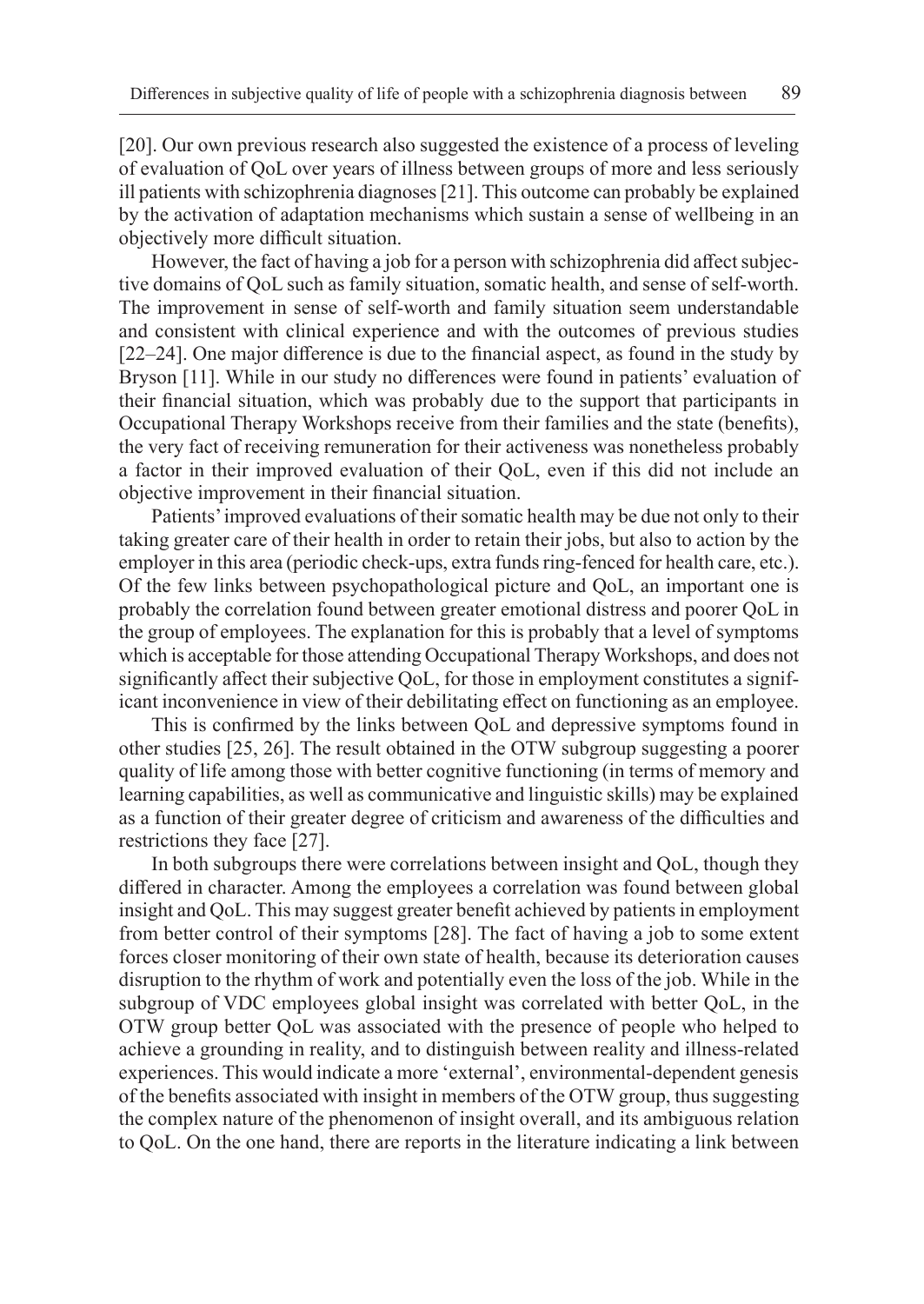lack of or lower level of insight, and better QoL (as, for instance, in the abovementioned study by Siu et al. [27] and the work of Margariti et al. [29]), while on the other inverse correlations have also been found [30]. A lot depends on whether QoL is evaluated subjectively or objectively, i.e., by an external observer. In our study we achieved a rather uncommon outcome indicating a positive correlation between insight and subjective QoL. This may be related to the therapeutic context in which the study was conducted. A person attending an intensive rehabilitation program such as that offered by OTW, and in particular by work in a sheltered employment scheme, has less need to deny their symptoms in view of the social context in which they function, which actively supports the process of returning to health and promotes openness in relationships.

It remains a matter for discussion, of course, to what extent the differences found are due to the fact of the patient having accepted employment and managed to retain it for many years, and to what extent the very fact of their having done so indicated that they were a priori in a better state and ready to leave the OTW stage. There can be no doubt, however, that the very prospect of being able to take up employment adds meaning to rehabilitation in the form of Occupational Therapy Workshops and reinforces the aim with which they were instituted. A separate issue is the challenge presented by creating sheltered employment establishments such as the guest house and restaurant "U Pana Cogito" and managing them in such a way as to ensure that the atmosphere there fosters the process of returning to health.

#### **Conclusions**

- 1. Accepting and retaining work in a Vocational Development Center by a schizophrenia sufferer translates into better outcomes in significant domains of quality of life: family relationships, overall health, and sense of self-worth.
- 2. The subjective quality of life of people in employment and thus experiencing higher levels of stress and more intensive social interaction falls, as a result of occurrence of psychopathological symptoms, in particular in the area of depression.
- 3. The better cognitive functioning in those not in employment is associated with a poorer quality of life, thus indicating an interdependence between level of criticism and awareness of their own situation, and life satisfaction.
- 4. Subjective quality of life correlates positively with the aspect of insight, though this link differs depending on whether or not the person is in employment. Those employed in the Vocational Development Center benefited more from autonomous control of their symptoms, while for those attending Occupational Therapy Workshops third parties played an important role.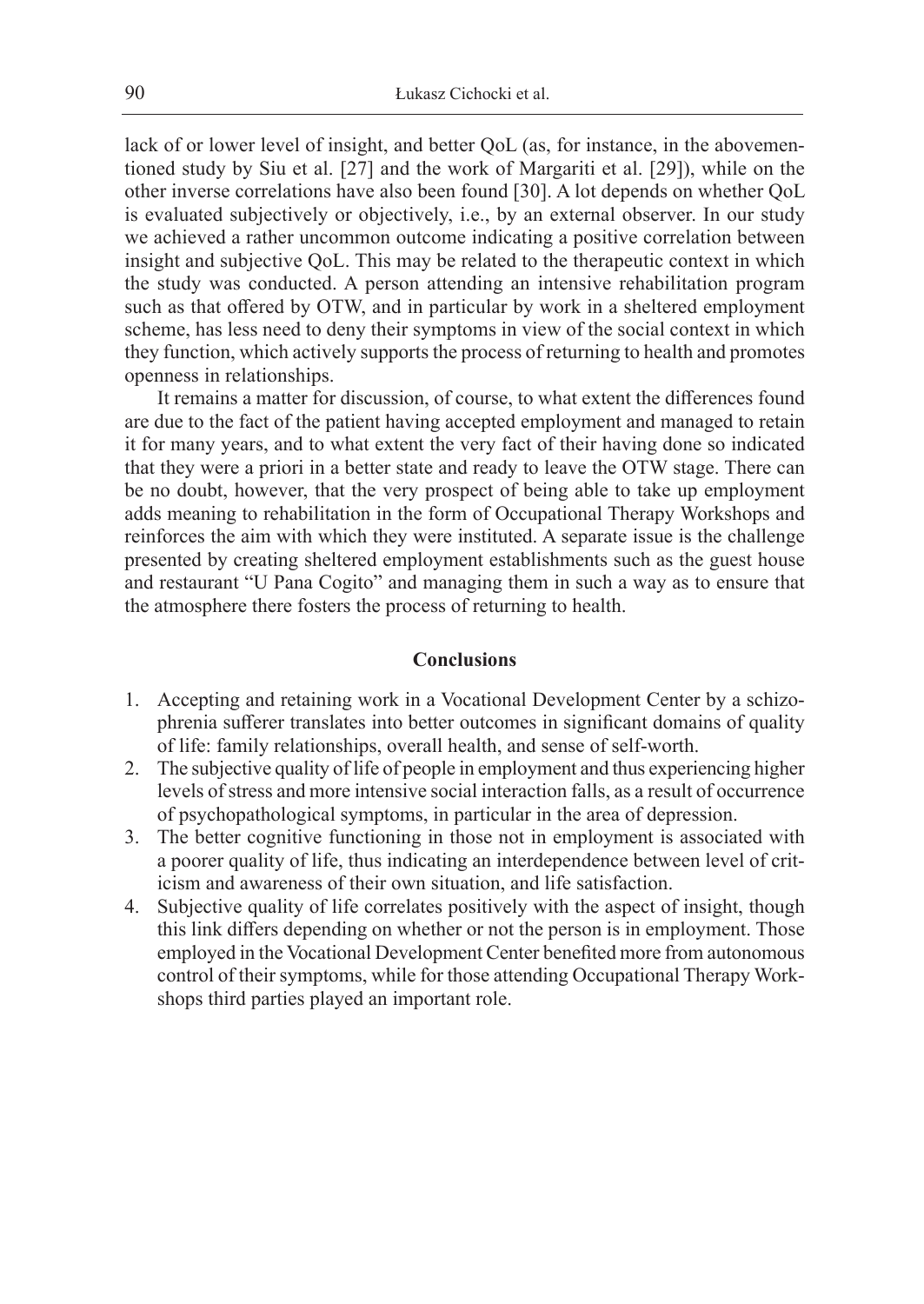#### **References**

- 1. *International Classification of Functioning, Disability, and Health: ICF*. Geneva: World Health Organization; 2001.
- 2. Wilmowska-Pietruszyńska A, Bilski D. *Międzynarodowa Klasyfikacja Funkcjonowania, Niepełnosprawności i Zdrowia*. Niepełnosprawność – zagadnienia, problemy, rozwiązania 2013; 7(2): 5–20.
- 3. Twamley EW, Jeste DV, Lehman AF. *Vocational rehabilitation in schizophrenia and other psychotic disorders: A literature review and meta-analysis of randomized controlled trials*. J. Nerv. Ment. Dis. 2003; 191(8): 515–523.
- 4. Carmona VR, Gómez-Benito J, Huedo-Medina TB, Rojo JE. *Employment outcomes for people with schizophrenia spectrum disorder: A meta-analysis of randomized controlled trials*. Int. J. Occup. Med. Environ. Health 2017; 30(3): 345–366.
- 5. Priebe S, Warner R, Hubschmidt T, Eckle I. *Employment, attitudes towards work, a and quality of life among people with schizophrenia in three countries*. Schizophr. Bull. 1998; 24(3): 469–477.
- 6. Eklund M, Hansson L, Bejerholm U. *Relationships between satisfaction with occupational factors and health-related variables in schizophrenia outpatients*. Soc. Psychiatry Psychiatr. Epidemiol. 2001; 36(2): 79–83.
- 7. Chan S, Yu IW. *Quality of life of clients with schizophrenia*. J. Adv. Nurs. 2004; 45(1): 72–83.
- 8. Turner N, O'Mahony P, Hill M, Fanning F, Larkin C, Waddington J et al. *Work life after psychosis: A detailed examination*. Work. 2015; 51(1): 143–152.
- 9. Lundberg B, Hansson L, Wentz E, Björkman T. *Stigma, discrimination, empowerment and social networks: A preliminary investigation of their influence on subjective quality of life in a Swedish sample*. Int. J. Soc. Psychiatry 2008; 54(1): 47–55.
- 10. Holzner B, Kemmler G, Meise U. *The impact of work-related rehabilitation on the quality of life of patients with schizophrenia*. Soc. Psychiatry Psychiatr. Epidemiol. 1998; 33(12): 624–631.
- 11. Bryson G, Lysaker P, Bell M. *Quality of life benefits of paid work activity in schizophrenia*. Schizophr. Bull. 2002; 28(2): 249–257.
- 12. Oliver JP, Huxley PJ, Priebe S, Kaiser W. *Measuring the quality of life of severely mentally ill people using the Lancashire Quality of Life Profile*. Soc. Psychiatry Psychiatr. Epidemiol. 1997; 32(2): 76–83.
- 13. Kay SR, Fiszbein A, Opfer LA. *The positive and negative syndrome scale (PANSS) for schizophrenia*. Schizophr. Bull. 1987; 13(2): 261–276.
- 14. Nasreddine ZS, Phillips NA, Bédirian V, Charbonneau S, Whitehead V, Collin I et al. *The Montreal Cognitive Assessment, MoCA: A brief screening tool for mild cognitive impairment*. J. Am. Geriatr. Soc. 2005; 53(4): 695–699.
- 15. Van der Elst W, Boxtel van MP, Breukelen van GJ, Jolles J. *Rey's verbal learning test: Normative data for 1855 healthy participants aged 24–81 years and the influence of age, sex, education, and mode of presentation*. J. Int. Neuropsychol. Soc. 2005; 11(3): 290–302.
- 16. Bryan K. *The right hemisphere language battery*, 2nd ed. London: Whurr; 1995.
- 17. Adamczyk P, Daren A, Sułecka A, Błądziński P, Cichocki Ł, Kalisz A et al. *Do better communication skills promote sheltered employment in schizophrenia?* Schizophr. Res. 2016; 176(2–3): 331–339.
- 18. Kokoszka A, Telichowska-Leśna A, Radzio R. *Kwestionariusz wglądu w schizofrenię "Moje myśli i odczucia"*. Psychiatr. Pol. 2008; 42(4): 491–502.